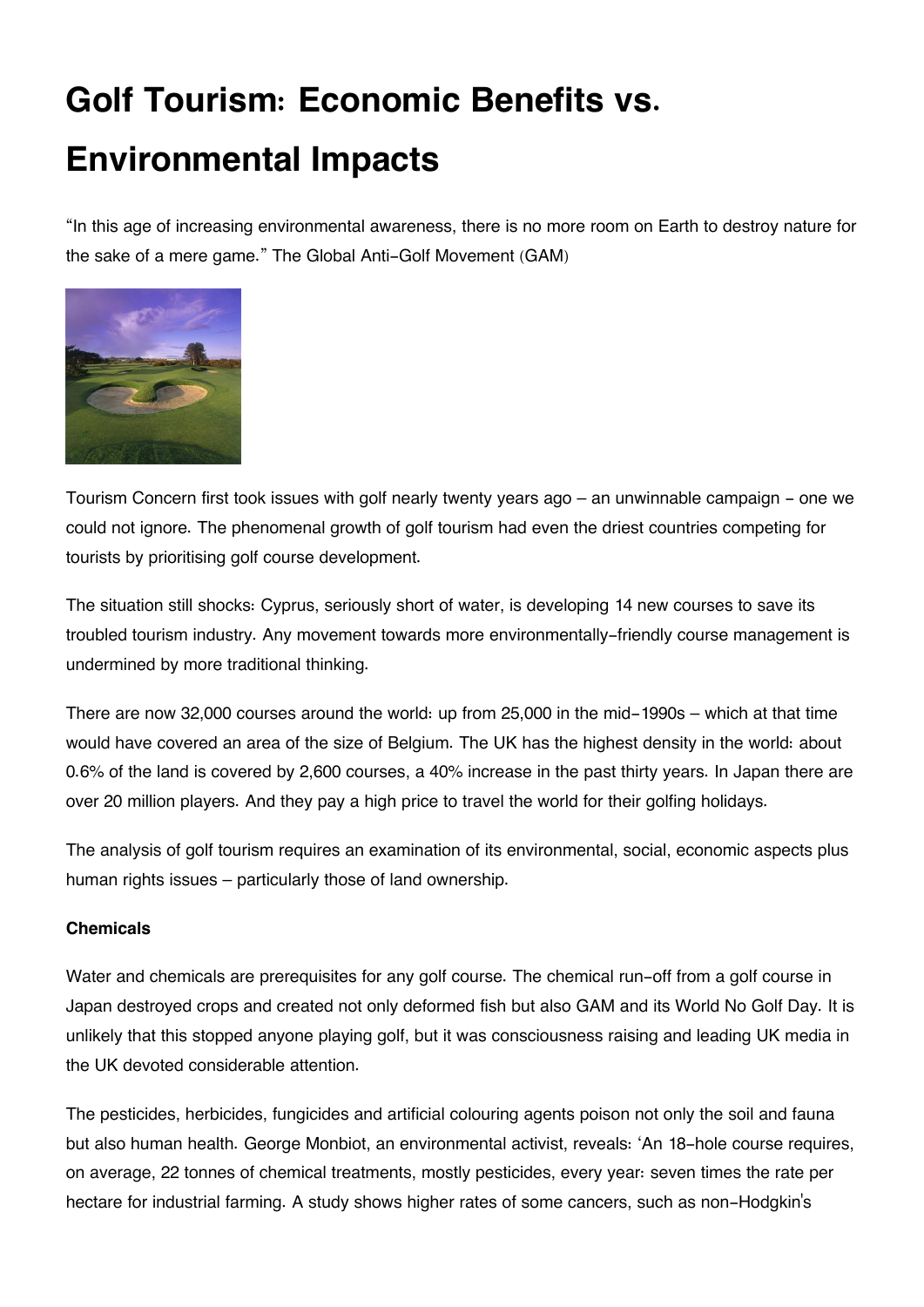lymphoma (which has been associated with certain pesticides), among golf course superintendents'.



### **Water**

Golf courses are no longer developed as adjuncts to luxury hotels, but rather as a necessity – as they are for villa developments. In Spain the coastline from Murcia to Almeria is nicknamed the `Costa del Golf'. Estimates vary but in 2005 El Pais reported that 130 golf courses were in development within the Valencia and Murcia regions alone, adding to the dozens there already.

UNESCO estimates that tourists visiting Granada in Spain use seven times more water than local people, with daily usage as high as 440 litres. Golf courses in the area need between 10,000 and 15,000 cubic metres of water per hectare a year, which is the same as a rice paddy. Thus the annual water consumption of a course could reach one million cubic metres – the same as a town with a population of 12,000 inhabitants. It is even more worrying in Thailand where a course typically uses as much water as 60,000 rural villagers (UNESCO Water Portal Weekly, 2006).

#### **Land Abuse**

Local and foreign business people, politicians and military leaders tend to form powerful alliances to support lucrative development projects. The worldwide construction of golf courses is married to dispossession and environmental destruction.



The problem is particularly acute in south-east and east Asia, where golf is big business, and land rights and the environment are often ignored by governments. Tourism Concern knows of very many accounts of battles between peasant farmers or indigenous people and golf course developers, e.g. in Hacienda La'oc in the Philippines, the year 2000 saw two farmers resist a course planned for their lands, mutilated and shot dead.

#### **Poverty vs. Wealth**